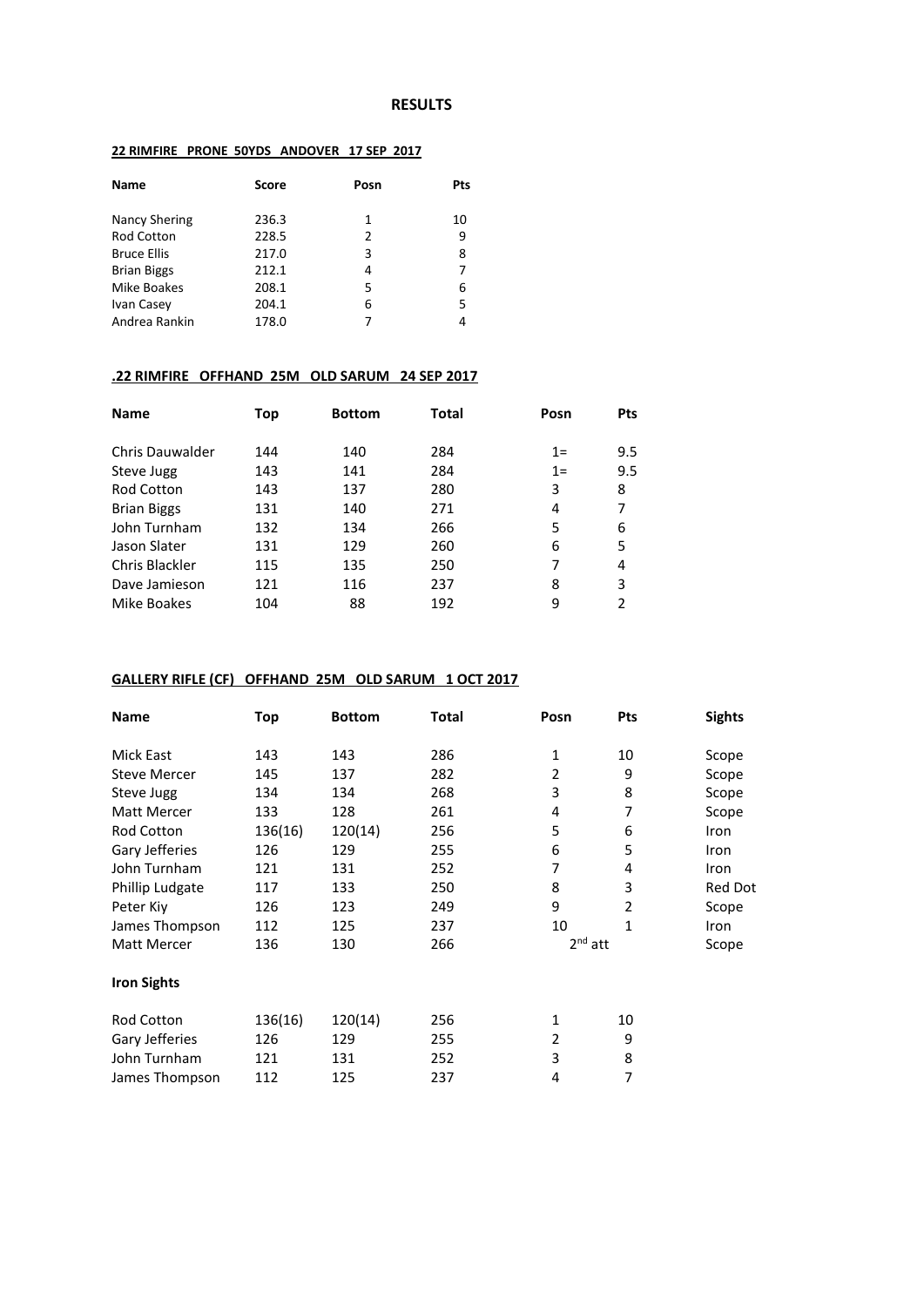### **GALLERY RIFLE (CF) 'TIMED & PRECISION 1' OLD SARUM 1 OCT 2017**

| <b>Name</b>         | <b>P1</b> | <b>P2</b> | P <sub>3</sub> | <b>Total</b> | Posn           | Pts               | <b>Sights</b>  |
|---------------------|-----------|-----------|----------------|--------------|----------------|-------------------|----------------|
| <b>Mick East</b>    | 119.9     | 120.8     | 60.2           | 299.19       | 1              | 10                | Scope          |
| Matt Mercer         | 119.4     | 120.10    | 59.5           | 298.19       | $\overline{2}$ | 9                 | Scope          |
| Steve Jugg          | 118.4     | 120.8     | 60.2           | 298.14       | 3              | 8                 | Scope          |
| <b>Steve Mercer</b> | 118.8     | 118.6     | 60.2           | 296.16       | 4              | $\overline{7}$    | Scope          |
| Phillip Ludgate     | 116.6     | 120.6     | 60.2           | 296.14       | 5              | 6                 | <b>Red Dot</b> |
| Peter Kiy           | 118.4     | 118.1     | 59.3           | 295.8        | 6              | 5                 | Scope          |
| Gary Jefferies      | 112.1     | 120.7     | 60.1           | 292.8        | 7              | 4                 | Iron           |
| <b>Rod Cotton</b>   | 115.2     | 117.3     | 58.1           | 290.6        | $8=$           | 2.5               | Iron           |
| James Thompson      | 114.1     | 117.4     | 59.1           | 290.6        | $8=$           | 2.5               | Iron           |
| Andrea Rankin       | 117.3     | 108.3     | 60.0           | 285.6        | 10             | $\qquad \qquad -$ | .22 $r/f$      |
| <b>Brian Biggs</b>  | 108.0     | 117.1     | 58.0           | 283.1        | 11             | $\mathbf{1}$      | Iron           |
| <b>Iron Sights</b>  |           |           |                |              |                |                   |                |
| Gary Jefferies      | 112.1     | 120.7     | 60.1           | 292.8        | $\mathbf{1}$   | 10                |                |
| Rod Cotton          | 115.2     | 117.3     | 58.1           | 290.6        | $2 =$          | 8.5               |                |
| James Thompson      | 114.1     | 117.4     | 59.1           | 290.6        | $2 =$          | 8.5               |                |
| <b>Brian Biggs</b>  | 108.0     | 117.1     | 58.0           | 283.1        | 4              | 7                 |                |
| <b>Pistol</b>       |           |           |                |              |                |                   |                |
| Chris Dauwalder     | 113.0     | 119.3     | 59.2           | 291.5        | 1              | 10                |                |
| Steve Jugg          | 108.1     | 118.6     | 60.3           | 286.10       | 2              | 9                 |                |
| Phillip Ludgate     | 50.0      | 52.0      | 53.0           | 155.0        | 3              | 8                 |                |

### **.22 RIMFIRE BENCHREST SCORE 25M OLD SARUM 1 OCT 2017 Any Rifle**

| <b>Name</b>            | Rifle               | Ammo                    | Score  | Posn      | <b>Points</b> |
|------------------------|---------------------|-------------------------|--------|-----------|---------------|
| Mick East              | BSA Int Mk 2        | SK Rifle Match          | 250.17 | 1         | 10            |
| <b>Chris Dauwalder</b> | Anschutz 18xx       | <b>SK Pistol Match</b>  | 247.11 | 2         | 9             |
| <b>Rod Cotton</b>      | Walther             | Eley Tenex              | 243.10 | 3         | 8             |
| Phillip Ludgate        | Anschutz 54         | <b>RWS Target Rifle</b> | 236.5  | 4         |               |
| <b>Brian Biggs</b>     | <b>BSA Int Mk 2</b> | <b>CCI Mini Mag</b>     | 225.2  | 5.        | 6             |
| Andrea Rankin          | <b>BSA Int Mk 2</b> | Eley Edge               | 201.0  | 6         | 5             |
| Mick East              | <b>BSA Int Mk 2</b> | <b>SK PistolMatch</b>   | 246.10 | $2nd$ att |               |

# **F CLASS 900YDS STICKLEDOWN 8 OCT 2017**

| <b>Name</b>              | <b>Class</b> | <b>Rifle</b> | <b>Calibre</b> | <b>Bullet Wt</b> | <b>Score</b> | Posn           | <b>Pts</b> |
|--------------------------|--------------|--------------|----------------|------------------|--------------|----------------|------------|
| Graham Downer            | F/O          | <b>RPA</b>   | .284           | 180              | 72.5         | 1              | 10         |
| lan Smedley              | F/TR         | Barnard      | .308           | 200              | 68.3         | $\overline{2}$ | 9          |
| Pete Smith               | F/TR         | Nesika       | .308           | 155              | 67.4         | 3              | 8          |
| Phillip Ludgate          | F/O          | Ruger        | 6.5            | 140              | 51.0         | 4              | 7          |
| <b>Chris Dauwalder</b>   | F/TR         | Remington    | .308           | 175              | 48.0         | 5              | 6          |
| Harry Brandramjones F/TR |              | Remington    | .308           | 168              | 32.0         | 6              | 5          |
| F/TR                     |              |              |                |                  |              |                |            |
| lan Smedley              |              | Barnard      | .308           | 200              | 68.3         | 1              | 10         |
| Pete Smith               |              | Nesika       | .308           | 155              | 67.4         | 2              | 9          |
| <b>Chris Dauwalder</b>   |              | Remington    | .308           | 175              | 48.0         | 3              | 8          |
| Harry Brandramjones      |              | Remington    | .308           | 168              | 32.0         | 4              | 7          |
| 1000yds                  |              |              |                |                  |              |                |            |
| <b>Paul Phillips</b>     | F/TR         | Sabatti      | .308           | 155              | 29.0         | 1              |            |
| Andrea Rankin            | F/TR         | Sabatti      | .308           | 155              | 17.0         | $\overline{2}$ |            |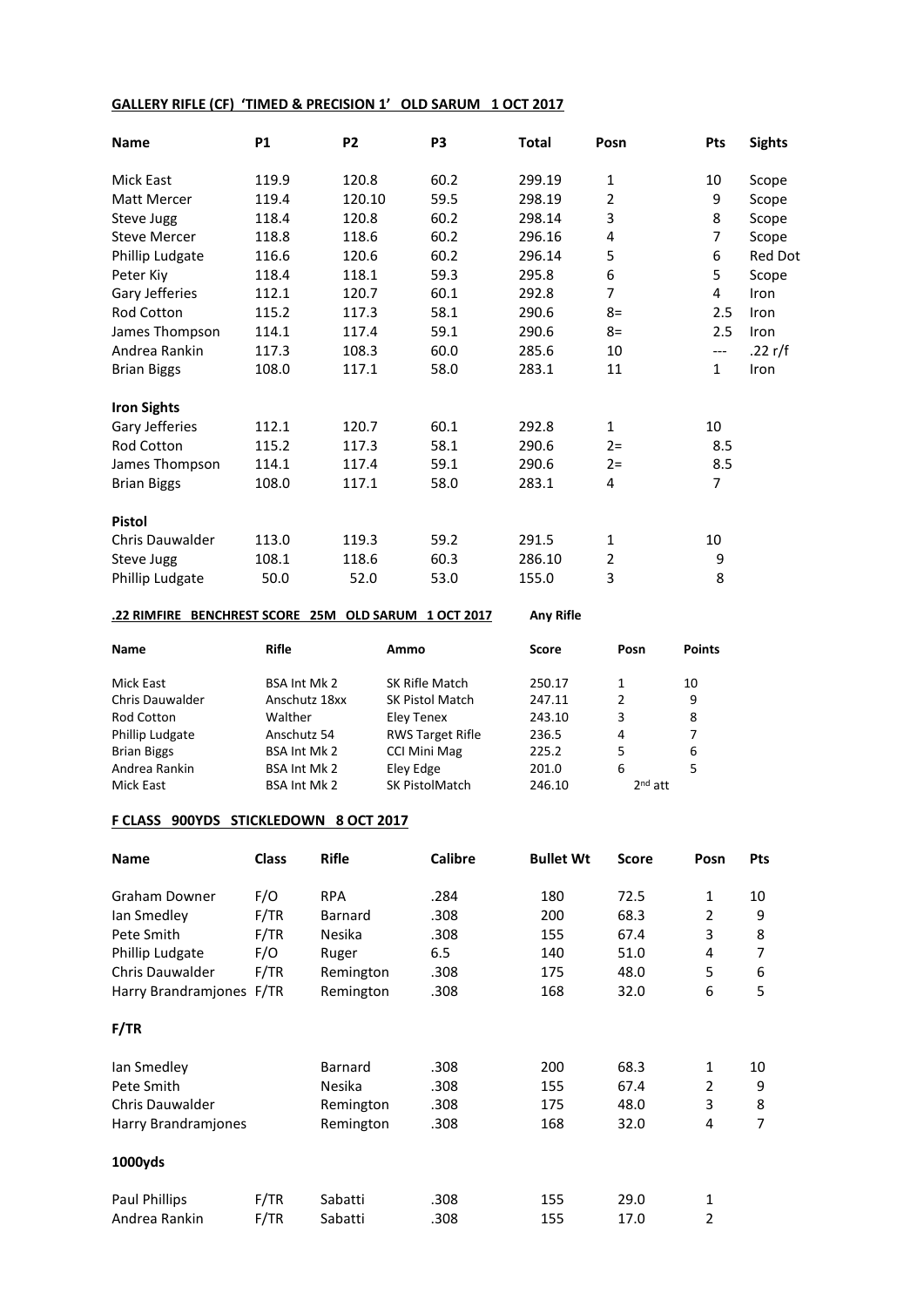#### **22 RIMFIRE PRONE 50YDS ANDOVER 15 OCT 2017**

| <b>Name</b>         | Score | Posn          | Pts |
|---------------------|-------|---------------|-----|
| <b>Brian Biggs</b>  | 215.0 | 1             | 10  |
| <b>Steve Telfer</b> | 176.0 | $\mathcal{P}$ | ٩   |
| Ivan Casey          | 172.0 | 3             | 8   |
| Paul Sample         | 161.1 | 4             |     |
| Andrea Rankin       | 154.0 | 5             | 6   |
|                     |       |               |     |

#### **.22 RIMFIRE OFFHAND 25M OLD SARUM 22 OCT 2017**

| Name                       | Top    | <b>Bottom</b> | Total | Posn   | <b>Pts</b>     |
|----------------------------|--------|---------------|-------|--------|----------------|
| Mick East                  | 146    | 147           | 293   | 1      | 10             |
| <b>Chris Dauwalder</b>     | 143    | 143           | 286   | 2      | 9              |
| lan Smedley                | 140    | 145           | 285   | 3      | 8              |
| Steve Jugg                 | 143    | 141           | 284   | 4      | 7              |
| Paul Phillips              | 143    | 140           | 283   | 5      | 6              |
| <b>Rod Cotton</b>          | 95(10) | 185(20)       | 280   | 6      | 5              |
| John Turnham               | 140    | 139           | 279   | 7      | 4              |
| <b>Steve Telfer</b>        | 136    | 137           | 273   | 8      | 3              |
| <b>Brian Biggs</b>         | 137    | 131           | 268   | 9      | $\overline{2}$ |
| Max Bellringer (G)         | 132    | 132           | 264   | $10 =$ |                |
| Adrian Phillips (G)        | 133    | 131           | 264   | $10 =$ |                |
| Simon East                 | 123    | 140           | 263   | 12     | 1              |
| Harold Isaac               | 127    | 128           | 255   | 13     | $\mathbf{1}$   |
| Jameela Bellringer (G) 127 |        | 126           | 253   | 14     |                |
| David Shepherd             | 119    | 125           | 244   | 15     | 1              |
| James Thompson             | 120    | 121           | 241   | 16     | $\mathbf{1}$   |
| <b>Richard Griffiths</b>   | 116    | 121           | 237   | 17     | 1              |

#### **.22 RIMFIRE 'AMERICA MATCH' OLD SARUM 22 OCT 2017**

| <b>Name</b>            | Top | <b>Centre</b> | <b>Bottom</b> | Total | Posn   | <b>Pts</b> |
|------------------------|-----|---------------|---------------|-------|--------|------------|
| Mick East              | 97  | 98            | 97            | 292   | 1      | 10         |
| lan Smedley            | 89  | 96            | 95            | 280   | 2      | 9          |
| Simon East             | 90  | 93            | 93            | 276   | 3      | 8          |
| Ed Bush                | 96  | 92            | 86            | 274   | 4      | 7          |
| Ade Phillips (G)       | 92  | 92            | 88            | 272   | 5      |            |
| Steve Jugg             | 91  | 92            | 87            | 270   | 6      | 6          |
| <b>Brian Biggs</b>     | 86  | 91            | 91            | 268   | $7=$   | 4.5        |
| <b>Richard Clapp</b>   | 91  | 88            | 89            | 268   | $7=$   | 4.5        |
| Paul Phillips          | 93  | 88            | 86            | 267   | 9      | 3          |
| Jameela Bellringer (G) | 87  | 91            | 88            | 266   | $10 =$ |            |
| Chappell (G)<br>D      | 88  | 88            | 90            | 266   | $10 =$ |            |
| Harold Isaac           | 89  | 89            | 87            | 265   | 12     | 2          |
| Sam Salter             | 85  | 85            | 90            | 260   | $13 =$ | 1          |
| Steve Telfer           | 91  | 85            | 84            | 260   | $13 =$ | 1          |
| Max Bellringer (G)     | 90  | 89            | 65            | 244   | $15 =$ |            |
| James Thompson         | 82  | 82            | 80            | 244   | $15 =$ | 1          |

# **.22 RIMFIRE BENCHREST 25M OLD SARUM 22 OCT 2017 Semi-auto only.**

| Name                   | Rifle         | Ammo                   | Score    | Posn | <b>Points</b> |
|------------------------|---------------|------------------------|----------|------|---------------|
| <b>Chris Dauwalder</b> | Tac Inn 10/22 | <b>SK Pistol Match</b> | $246.9*$ |      | 10            |
| Mick East              | Ruger 10/22   | SK Standard Plus       | 238.8    |      | 9             |
| Ed Bush                | Ruger 10/22   | SK Match               | 208.0    |      |               |

**\* New club record.**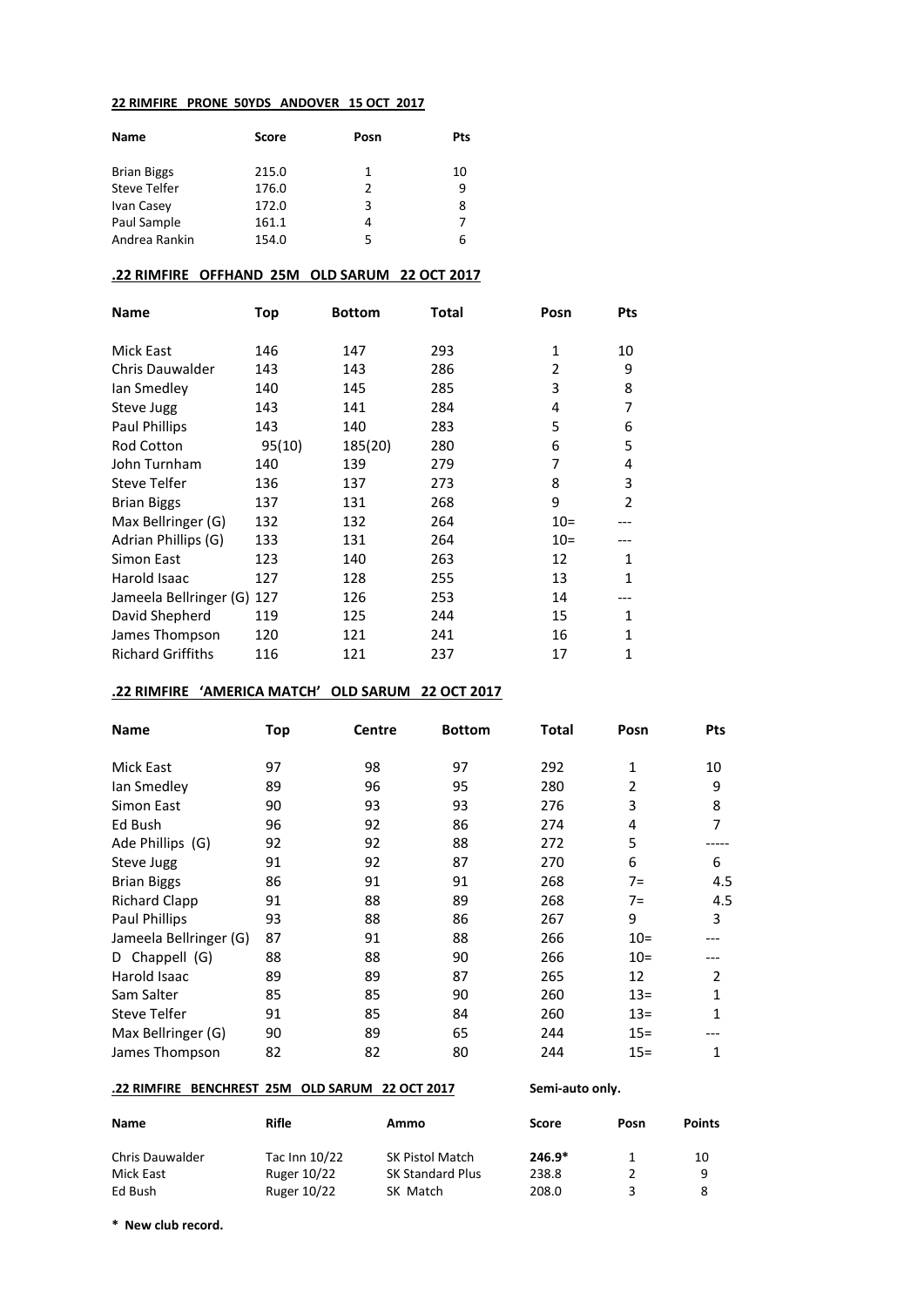### **GALLERY RIFLE (CF) OFFHAND 25M OLD SARUM 5 NOV 2017**

| <b>Name</b>          | Top | <b>Bottom</b> | Total | Posn   | Pts            | <b>Sights</b> |
|----------------------|-----|---------------|-------|--------|----------------|---------------|
| Simon East           | 145 | 143           | 288   | $1=$   | 9.5            | Scope         |
| Matt Mercer          | 144 | 144           | 288   | $1=$   | 9.5            | Scope         |
| Mick East            | 142 | 143           | 285   | 3      | 8              | Scope         |
| <b>Steve Mercer</b>  | 139 | 139           | 278   | 4      | 7              | Scope         |
| Rod Cotton           | 129 | 130           | 259   | 5      | 6              | Iron          |
| <b>Ade Phillips</b>  | 126 | 126           | 252   | 6      | 5              | Iron          |
| <b>Steve Monk</b>    | 129 | 120           | 249   | 7      | 4              | Iron          |
| Ivan Casey           | 111 | 128           | 239   | 8      | 3              | Iron          |
| <b>Brendon Brady</b> | 116 | 121           | 237   | 9      | $\overline{2}$ | Iron          |
| <b>Richard Clapp</b> | 114 | 118           | 232   | $10 =$ | $\mathbf{1}$   | Scope         |
| Mike Boakes          | 114 | 118           | 232   | $10 =$ | $\mathbf{1}$   | Iron          |
| <b>Brian Biggs</b>   | 124 | 105           | 229   | 12     | $\mathbf{1}$   | Iron          |
| John Turnham         | 103 | 110           | 213   | 13     | $\mathbf{1}$   | Iron          |
| James Thompson       | 107 | 103           | 210   | 14     | $\mathbf{1}$   | Iron          |
| Iron sights          |     |               |       |        |                |               |
| <b>Rod Cotton</b>    | 129 | 130           | 259   | 1      | 10             |               |
| <b>Ade Phillips</b>  | 126 | 126           | 252   | 2      | 9              |               |
| <b>Steve Monk</b>    | 129 | 120           | 249   | 3      | 8              |               |
| Ivan Casey           | 111 | 128           | 239   | 4      | 7              |               |
| <b>Brendon Brady</b> | 116 | 121           | 237   | 5      | 6              |               |
| Mike Boakes          | 114 | 118           | 232   | 6      | 5              |               |
| <b>Brian Biggs</b>   | 124 | 105           | 229   | 7      | 4              |               |
| John Turnham         | 103 | 110           | 213   | 8      | 3              |               |
| James Thompson       | 107 | 103           | 210   | 9      | 2              |               |

# **GALLERY RIFLE (CF) 'MULTI-TARGET' OLD SARUM 5 NOV 2017**

| Name                       | Left | <b>Right</b> | <b>Total</b> | Posn           | Pts            | <b>Sights</b> |
|----------------------------|------|--------------|--------------|----------------|----------------|---------------|
| <b>Matt Mercer</b>         | 60.4 | 58.6         | 118.10       | 1              | 10             | Scope         |
| Simon East                 | 54.5 | 57.6         | 111.11       | $\overline{2}$ | 9              | Scope         |
| <b>Mick East</b>           | 53.5 | 57.6         | 110.11       | 3              | 8              | Scope         |
| <b>Ade Phillips</b>        | 53.3 | 54.5         | 107.8        | 4              | 7              | Iron?         |
| <b>Steve Mercer</b>        | 49.1 | 57.6         | 106.7        | 5              | 6              | Scope         |
| Pete Smith                 | 53.3 | 52.3         | 105.6        | 6              | 5              | Scope         |
| Sam Salter                 | 49.3 | 52.1         | 101.4        | $\overline{7}$ | 4              | Scope         |
| James Thompson             | 46.0 | 43.1         | 89.1         | 8              | 3              | Iron          |
| Rod Cotton                 | 46.0 | 38.1         | 84.1         | 9              | 2              | Scope         |
| Ivan Casey                 | 35.1 | 48.1         | 83.2         | 10             | $\mathbf{1}$   | Iron          |
| Bob ?<br>(G)               | 44.0 | 39.1         | 83.1         | 11             |                | Iron          |
| Iron sights                |      |              |              |                |                |               |
| <b>Ade Phillips</b>        | 53.3 | 54.5         | 107.8        | 1              | 10             |               |
| James Thompson             | 46.0 | 43.1         | 89.1         | $\overline{2}$ | 9              |               |
| Ivan Casey                 | 35.1 | 48.1         | 83.2         | 3              | 8              |               |
| Bob ?<br>(G)               | 44.0 | 39.1         | 83.1         | 4              | $\overline{7}$ |               |
| .22 r/f - on GR(CF) target |      |              |              |                |                |               |
| Ed Bush                    | 58.6 | 59.7         | 117.13       | 1              |                |               |
| <b>Brian Biggs</b>         | 54.5 | 56.6         | 110.11       | $\overline{2}$ |                |               |
| <b>Ade Phillips</b>        | 57.4 | 51.2         | 108.6        | 3              |                |               |
| <b>Brendon Brady</b>       | 53.2 | 53.1         | 106.3        | 4              |                |               |
| Andrea Rankin              | 47.0 | 46.2         | 93.2         | 5              |                |               |
| Brendon's Guest (G)        | 50.1 | 21.1         | 71.2         | 6              |                |               |
| <b>Chris Dauwalder</b>     | 34.1 | 33.0         | 67.1         | Pistol         |                |               |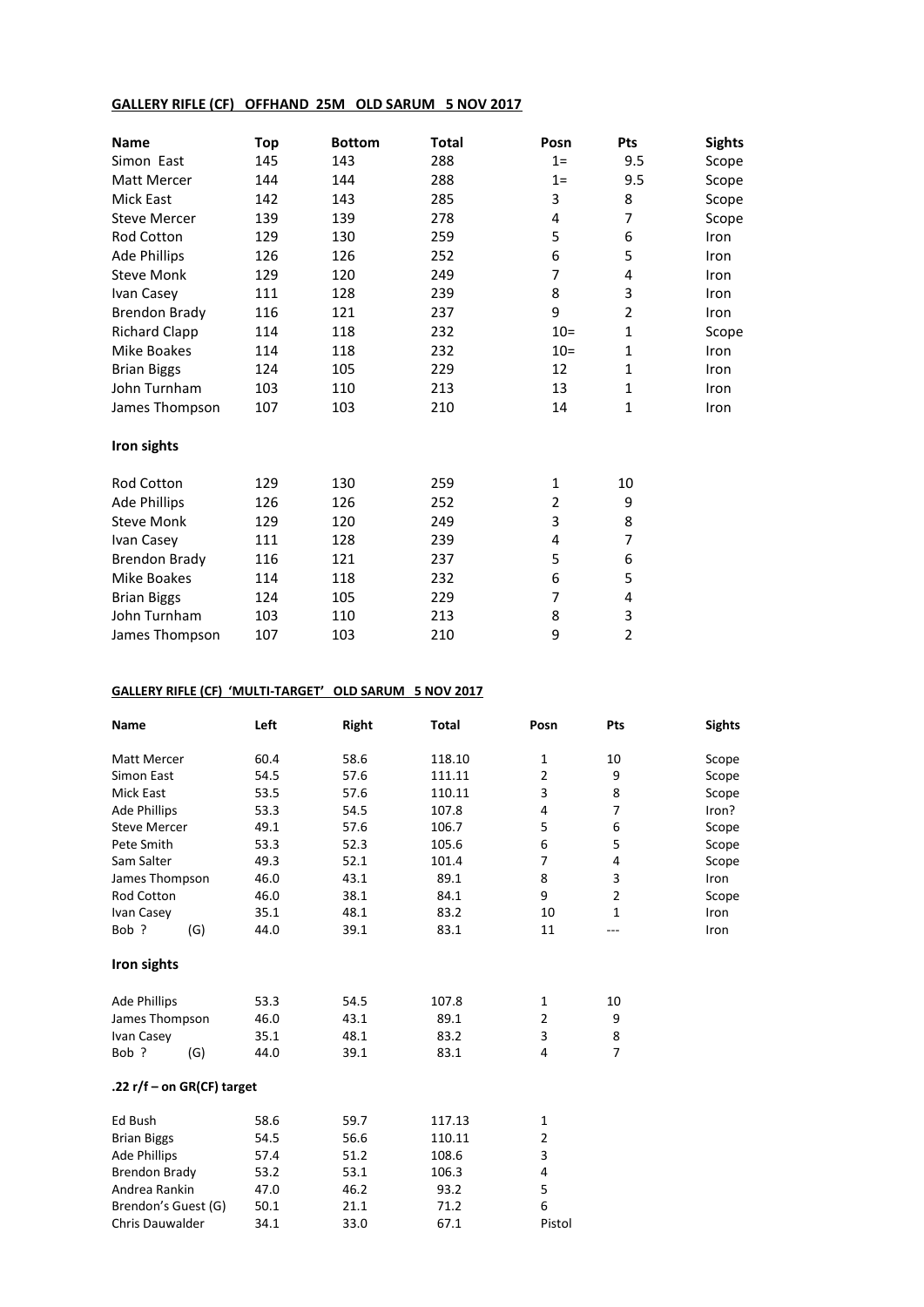### **.22 RIMFIRE BENCHREST SCORE 25M OLD SARUM 5 NOV 2017 Any Rifle**

| Name                   | Rifle         | Ammo                    | Score  | Posn | <b>Points</b> |
|------------------------|---------------|-------------------------|--------|------|---------------|
| Mick East              | BSA Int Mk 2  | SK Rifle Match          | 250.15 |      | 10            |
| <b>Chris Dauwalder</b> | Anschutz 18xx | <b>RWS Target Rifle</b> | 245.10 |      | 9             |
| Steve Winder           | Anschutz 54   | CCI Mini Mag!!          | 224.1  |      | 8             |
| Ed Bush                | Ruger 10/22   | Can't read it           | 203.1  | 4    |               |

### **F CLASS 600YDS CENTURY 12 NOV 2017**

| Name                | <b>Class</b> | <b>Rifle</b> | <b>Calibre</b> | <b>Bullet Wt</b> | <b>Score</b> | Posn | Pts          |
|---------------------|--------------|--------------|----------------|------------------|--------------|------|--------------|
| Graham Downer       | F/O          | <b>RPA</b>   | .284           | 180              | 68.2         | 1    | 10           |
| lan Smedley         | F/TR         | Barnard      | .308           | 200              | 59.4         | 2    | 9            |
| Gary Jefferies      | F/O          | Steyr        | 6br            | 105              | 56.2         | 3    | 8            |
| <b>Brian Biggs</b>  | F/TR         | Sabatti      | .308           | 147              | 56.1         | 4    | 7            |
| Sam Salter          | F/O          | <b>RPA</b>   | 6.5x55         | 139              | 56.0         | 5    | 6            |
| Graham Downer       | F/TR         | <b>RPA</b>   | .308           | 155              | 54.0         | 6    | 5            |
| <b>Ade Phillips</b> | F/TR         | Remington    | .308           | 155              | 47.1         | 7    | 4            |
| Andrea Rankin       | F/TR         | Sabatti      | .308           | 147              | 40.0         | 8    | 3            |
| Mike Boakes         | F/TR         | Steyr        | 7.62           | 168              | 35.1         | 9    | 2            |
| <b>Ade Phillips</b> | F/TR         | Sabatti      | .308           | 155              | 35.0         |      | $2nd$ att    |
| F/TR                |              |              |                |                  |              |      |              |
| lan Smedley         | F/TR         | Barnard      | .308           | 200              | 59.4         | 1    | 10           |
| <b>Brian Biggs</b>  | F/TR         | Sabatti      | .308           | 147              | 56.1         | 2    | 9            |
| Graham Downer       | F/TR         | <b>RPA</b>   | .308           | 155              | 54.0         | 3    | 8            |
| Ade Phillips        | F/TR         | Remington    | .308           | 155              | 47.1         | 4    | 7            |
| Andrea Rankin       | F/TR         | Sabatti      | .308           | 147              | 40.0         | 5    | 6            |
| Mike Boakes         | F/TR         | Steyr        | 7.62           | 168              | 35.1         | 6    | 5            |
| <b>Ade Phillips</b> | F/TR         | Sabatti      | .308           | 155              | 35.0         |      | $2^{nd}$ att |

# **22 RIMFIRE PRONE 50YDS ANDOVER 19 NOV 2017**

| <b>Name</b>           | <b>Score</b> | Posn | Pts            |
|-----------------------|--------------|------|----------------|
| Julian Mackie         | 236.0        | 1    | 10             |
| <b>Nancy Sheering</b> | 233.1        | 2    | 9              |
| <b>Bruce Ellis</b>    | 232.0        | 3    | 8              |
| Chris Dauwalder       | 229.1        | 4    | 7              |
| <b>Brian Biggs</b>    | 212.3        | 5    | 6              |
| <b>Ade Phillips</b>   | 204.0        | 6    | 5              |
| Ivan Casey            | 199.1        | 7    | 4              |
| James Bowhill         | 171.0        | 8    | 3              |
| Andrea Rankin         | 152.0        | 9    | $\overline{2}$ |
| Elke Schaub           | 148.1        | 10   | 1              |
| <b>Thomas Kulitz</b>  | 140          | 11   | 1              |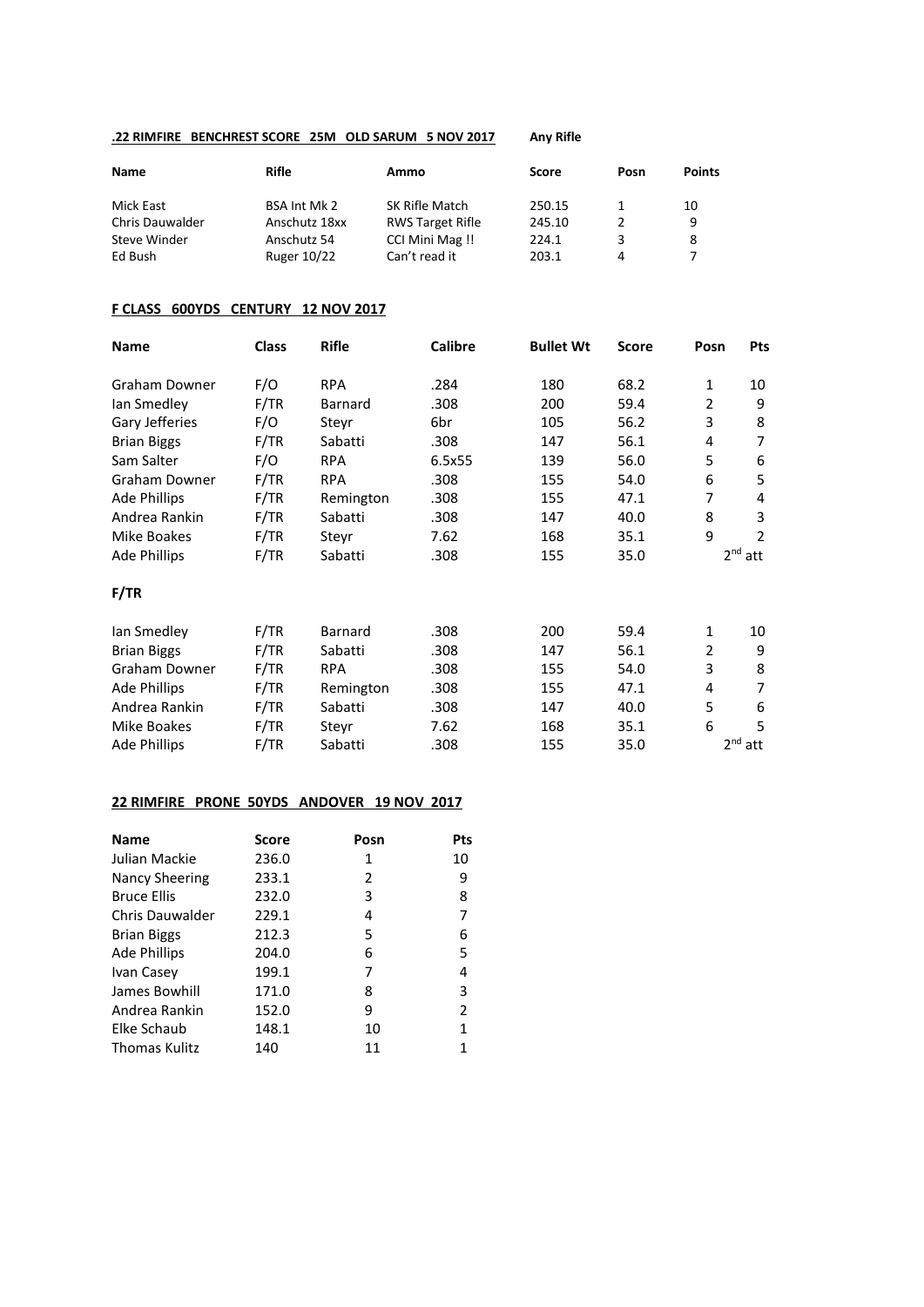# **XMAS COMPS 25M OLD SARUM 3 DEC 2017**

# **.22 rimfire, benchrest – any rifle 'Don't Shoot the Hostage'**

| <b>Name</b>            | <b>Score</b> | Posn   |
|------------------------|--------------|--------|
| <b>Chris Dauwalder</b> | 167          | 1      |
| <b>Bruce Ellis</b>     | 156          | 2      |
| <b>Mick East</b>       | 154          | 3      |
| GrahamDowner           | 151          | 4      |
| Harry B-Jones          | 139          | 5      |
| <b>Nancy Sheering</b>  | 137          | 6      |
| Ross Pritchard         | 129          | 7      |
| <b>Steve Winder</b>    | 127          | 8      |
| <b>Brendon Brady</b>   | 123          | 9      |
| Sasha Brady (J)        | 119          | 10     |
| Simon East             | 107          | 11     |
| lan Smedley            | 101          | 12     |
| John Turnham           | 100          | 13     |
| <b>Paul Phillips</b>   | 99           | 14     |
| <b>Richard Salter</b>  | 95           | 15     |
| <b>Tony Butler</b>     | 93           | $16 =$ |
| <b>Ade Phillips</b>    | 93           | $16 =$ |
| <b>Rod Cotton</b>      | 78           | 18     |
| Andrea Rankin          | 50           | 19     |
| Mike Boakes            | 46           | $20=$  |
| Steve Telfer           | 46           | $20 =$ |
| <b>Matt Grant</b>      | 45           | 22     |
| James Thompson         | 42           | 23     |
| <b>Brian Biggs</b>     | 35           | 24     |
| Phillip Ludgate        | 24           | 25     |

# **.22 rimfire, benchrest – semi-auto rifle 'Dots'**

| Name                  | Score | Posn               |
|-----------------------|-------|--------------------|
| Mick East             | 284   | 1                  |
| Simon East            | 234   | $\overline{2}$     |
| Chris Dauwalder       | 232   | 3                  |
| Ross Pritchard        | 212   | 4                  |
| Harry B-Jones         | 208   | 5                  |
| Steve Mercer          | 184   | 6                  |
| Matt Mercer           | 145   | $7=$               |
| Nancy Sheering        | 145   | $7=$               |
| Phillip Ludgate       | 125   | 9                  |
| <b>Bruce Ellis</b>    | 97    | 10                 |
| John Turnham          | 87    | 11                 |
| Steve Winder          | 83    | 12                 |
| Harold Isaac          | 74    | 13                 |
| <b>Ade Phillips</b>   | 58    | 14                 |
| <b>Richard Salter</b> | 57    | 15                 |
| Paul Phillips         | 47    | 16                 |
| James Thompson        | 43    | 17                 |
| <b>Steve Telfer</b>   | 41    | 18                 |
| <b>Brian Biggs</b>    | 24    | 19                 |
| Sasha Brady (J)       | 15    | 20                 |
| Andrea Rankin         | 0     | 21                 |
| <b>Tony Butler</b>    | 139   | <b>Bolt action</b> |
|                       |       |                    |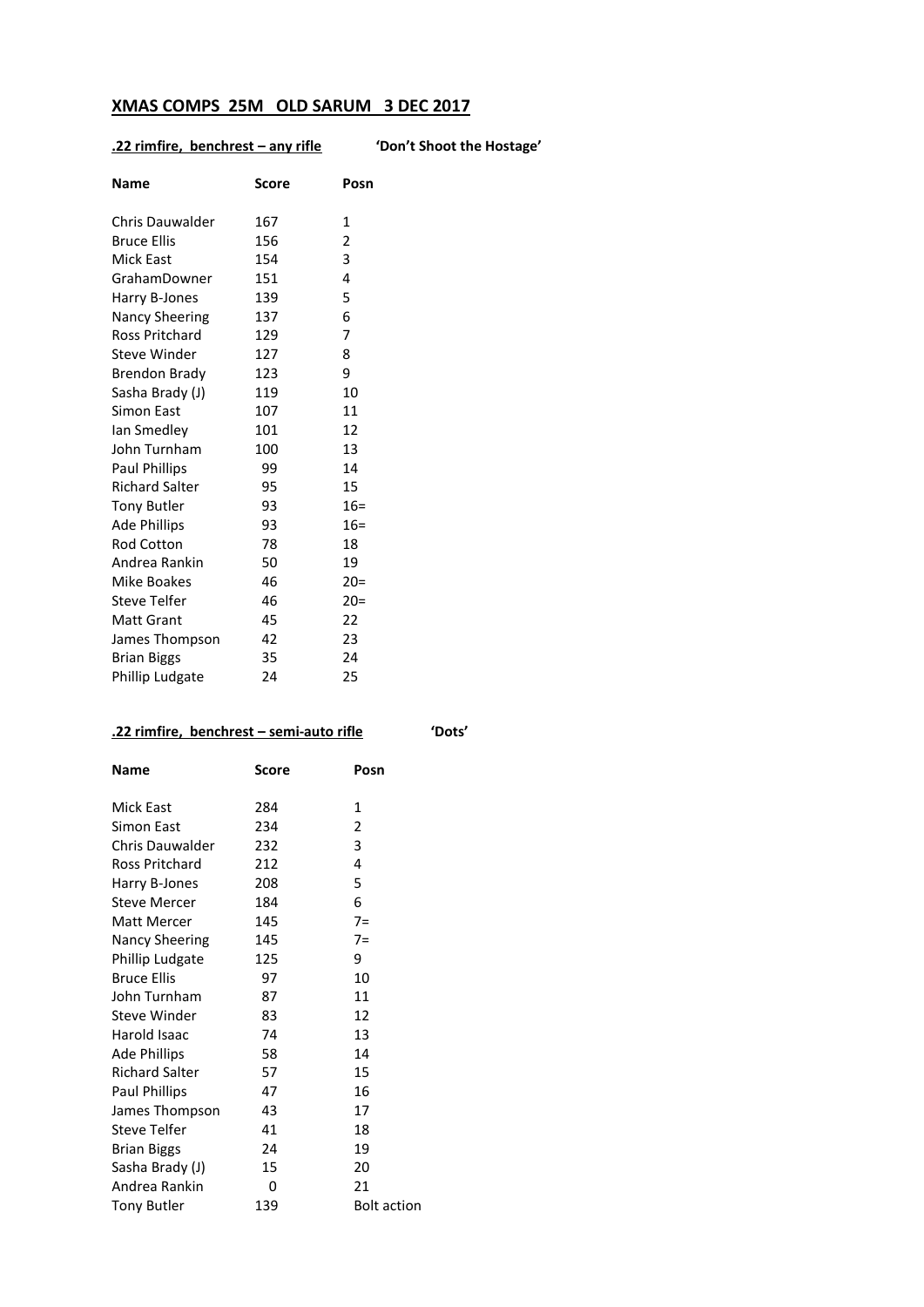# **Gallery Rifle (CF) Offhand 'Weak Shoulder'**

| Name                   | Top     | <b>Bottom</b> | Total | Posn |
|------------------------|---------|---------------|-------|------|
| Mick East              | 147     | 146           | 293   | 1    |
| Simon East             | 143     | 136           | 279   | 2    |
| <b>Richard Salter</b>  | 122     | 120           | 242   | 3    |
| <b>Ade Phillips</b>    | 120     | 120           | 240   | 4    |
| Steve Telfer           | 115     | 123           | 238   | 5    |
| lan Smedley            | 125     | 111           | 236   | 6    |
| <b>Rod Cotton</b>      | 119     | 116           | 235   | 7    |
| Harry B-Jones          | 119     | 114           | 233   | 8    |
| <b>Paul Phillips</b>   | 92      | 124           | 216   | 9    |
| <b>Brian Biggs</b>     | 97      | 109           | 206   | 10   |
| Harold Isaac           | 114(17) | 86(13)        | 200   | 11   |
| <b>Chris Dauwalder</b> | 98      | 96            | 194   | 12   |
| <b>Brendon Brady</b>   | 80      | 109           | 189   | 13   |
| James Thompson         | 51      | 113           | 164   | 14   |

### **AGGREGATE RESULTS 1 JULY 2017 – 30 JUN 2018**

**F Class – Open** (Best 6 to count). A total of **24** members took part in these competitions.

| Name                  | 23 Jul         | 3 Sep          | 8 Oct | 12 Nov | Total        |
|-----------------------|----------------|----------------|-------|--------|--------------|
| <b>Graham Downer</b>  | 8              | 8.5            | 10    | 10     | 36.5         |
| lan Smedley           | 5              | 6              | 9     | 9      | 29           |
| <b>Mick East</b>      | 9              | 10             |       |        | 19           |
|                       |                |                |       |        |              |
| Sam Salter            | 10             |                |       | 6      | 16           |
| <b>Brian Biggs</b>    | 1              | 4              |       | 7      | 12           |
| Pete Smith            | 3              |                | 8     |        | 11           |
| Gary Jefferies        | $\overline{2}$ |                |       | 8      | 10           |
| <b>Steve Winder</b>   |                | 8.5            |       |        | 8.5          |
| <b>Ross Pritchard</b> | $\mathbf{1}$   | 7              |       |        | 8            |
| Phillip Ludgate       |                |                | 7     |        | 7            |
| Paul Storrer          | 7              |                |       |        | 7            |
| Mike Boakes           |                | 3              |       | 3      | 6            |
| Chris Dauwalder       |                |                | 6     |        | 6            |
| Andrea Rankin         | 1              | 1              |       | 4      | 6            |
| <b>Nancy Shering</b>  | 6              |                |       |        | 6            |
| Karen Armstrong       |                | 5              |       |        | 5            |
| Harry Brandram-Jones  |                |                | 5     |        | 5            |
| <b>Ade Phillips</b>   |                |                |       | 5      | 5            |
| <b>Bruce Ellis</b>    | 4              |                |       |        | 4            |
| Paul Phillips         | 1              | $\overline{2}$ |       |        | 3            |
| James Thompson        | 1              |                |       |        | $\mathbf{1}$ |
| Matt Grant            | 1              |                |       |        | 1            |
| Peter Kiy             | $\mathbf{1}$   |                |       |        | $\mathbf{1}$ |
| Colin Armstrong       |                | $\overline{1}$ |       |        | $\mathbf{1}$ |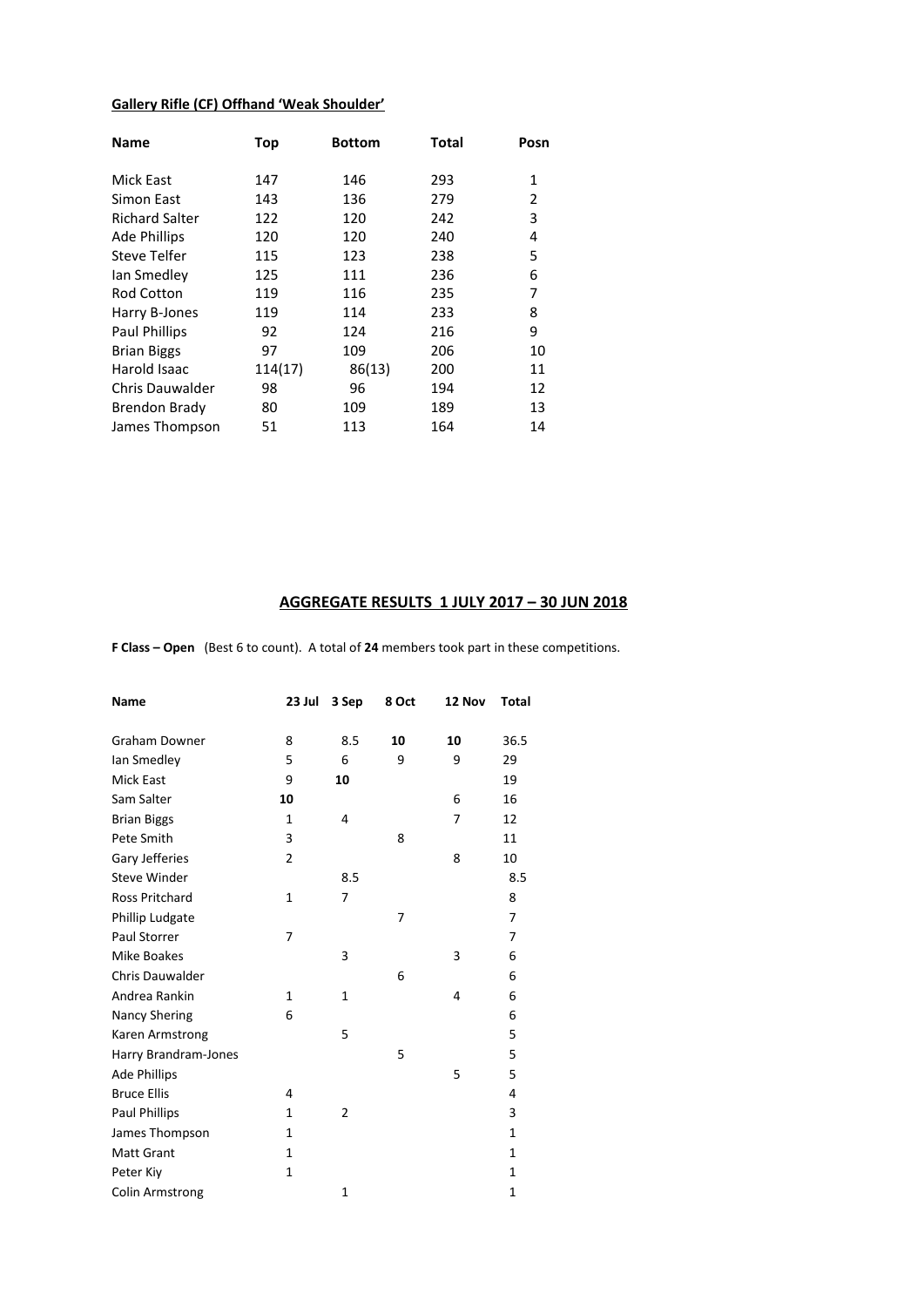**F Class – T/R** (Best 6 to count). A total of **18** members took part in these competitions.

| <b>Name</b>          | 23 Jul       | 3 Sep | 8 Oct | 12 Nov | Total          |
|----------------------|--------------|-------|-------|--------|----------------|
| lan Smedley          | 6.5          | 8     | 10    | 10     | 34.5           |
| Mick East            | 10           | 10    |       |        | 20             |
| <b>Brian Biggs</b>   | $\mathbf{1}$ | 7     |       | 9      | 17             |
| Graham Downer        | 6.5          |       |       | 8      | 14.5           |
| Pete Smith           | 4            |       | 9     |        | 13             |
| Mike Boakes          |              | 6     |       | 5      | 11             |
| Andrea Rankin        | $\mathbf{1}$ | 4     |       | 6      | 11             |
| Ross Pritchard       |              | 9     |       |        | 9              |
| Sam Salter           | 9            |       |       |        | 9              |
| Chris Dauwalder      |              |       | 8     |        | 8              |
| <b>Nancy Shering</b> | 8            |       |       |        | 8              |
| Harry Brandram-Jones |              |       | 7     |        | 7              |
| <b>Ade Phillips</b>  |              |       |       | 7      | 7              |
| <b>Paul Phillips</b> | $\mathbf{1}$ | 5     |       |        | 6              |
| <b>Bruce Ellis</b>   | 5            |       |       |        | 5              |
| Gary Jefferies       | 3            |       |       |        | 3              |
| James Thompson       | 2            |       |       |        | $\overline{2}$ |
| Matt Grant           | 1            |       |       |        | 1              |

**.22 Rimfire – Offhand** (Best 8 to count). A total of **26** members took part in these competitions.

| <b>Name</b>              | 16 Jul         | 27 Aug         | 24 Sep | <b>22 Oct</b> | Total          |
|--------------------------|----------------|----------------|--------|---------------|----------------|
| <b>Chris Dauwalder</b>   | 9              | 9              | 9.5    | 9             | 36.5           |
| <b>Mick East</b>         | 10             | 10             |        | 10            | 30             |
| John Turnham             | 7.5            | 4              | 6      | 4             | 21.5           |
| Rod Cotton               |                | 8              | 8      | 5             | 21             |
| Jason Slater             | 7.5            | 5              | 5      |               | 17.5           |
| Steve Jugg               |                |                | 9.5    | 7             | 16.5           |
| <b>Ross Pritchard</b>    | 4              | 6              |        |               | 10             |
| <b>Brian Biggs</b>       |                |                | 7      | 2             | 9              |
| lan Smedley              |                |                |        | 8             | 8              |
| <b>Graham Downer</b>     |                | 7              |        |               | $\overline{7}$ |
| James Thompson           | 5              | $\mathbf{1}$   |        | 1             | 7              |
| Peter Kiy                | 6              |                |        |               | 6              |
| <b>Paul Phillips</b>     |                |                |        | 6             | 6              |
| Chris Blackler           |                |                | 4      |               | 4              |
| Mike Boakes              | $\mathbf{1}$   |                | 2      |               | 3              |
| <b>Brendon Brady</b>     |                | 3              |        |               | 3              |
| Ivan Casey               | 3              |                |        |               | 3              |
| Harold Isaac             | $\overline{2}$ |                |        | $\mathbf{1}$  | 3              |
| Dave Jamieson            |                |                | 3      |               | 3              |
| <b>Steve Telfer</b>      |                |                |        | 3             | 3              |
| Nigel Casperd            |                | $\overline{2}$ |        |               | $\overline{2}$ |
| Alan Jenkins             |                | $\mathbf{1}$   |        |               | 1              |
| <b>Tony Butler</b>       | $\mathbf{1}$   |                |        |               | 1              |
| <b>Simon East</b>        |                |                |        | 1             | $\mathbf{1}$   |
| David Shepherd           |                |                |        | 1             | 1              |
| <b>Richard Griffiths</b> |                |                |        | $\mathbf{1}$  | $\mathbf{1}$   |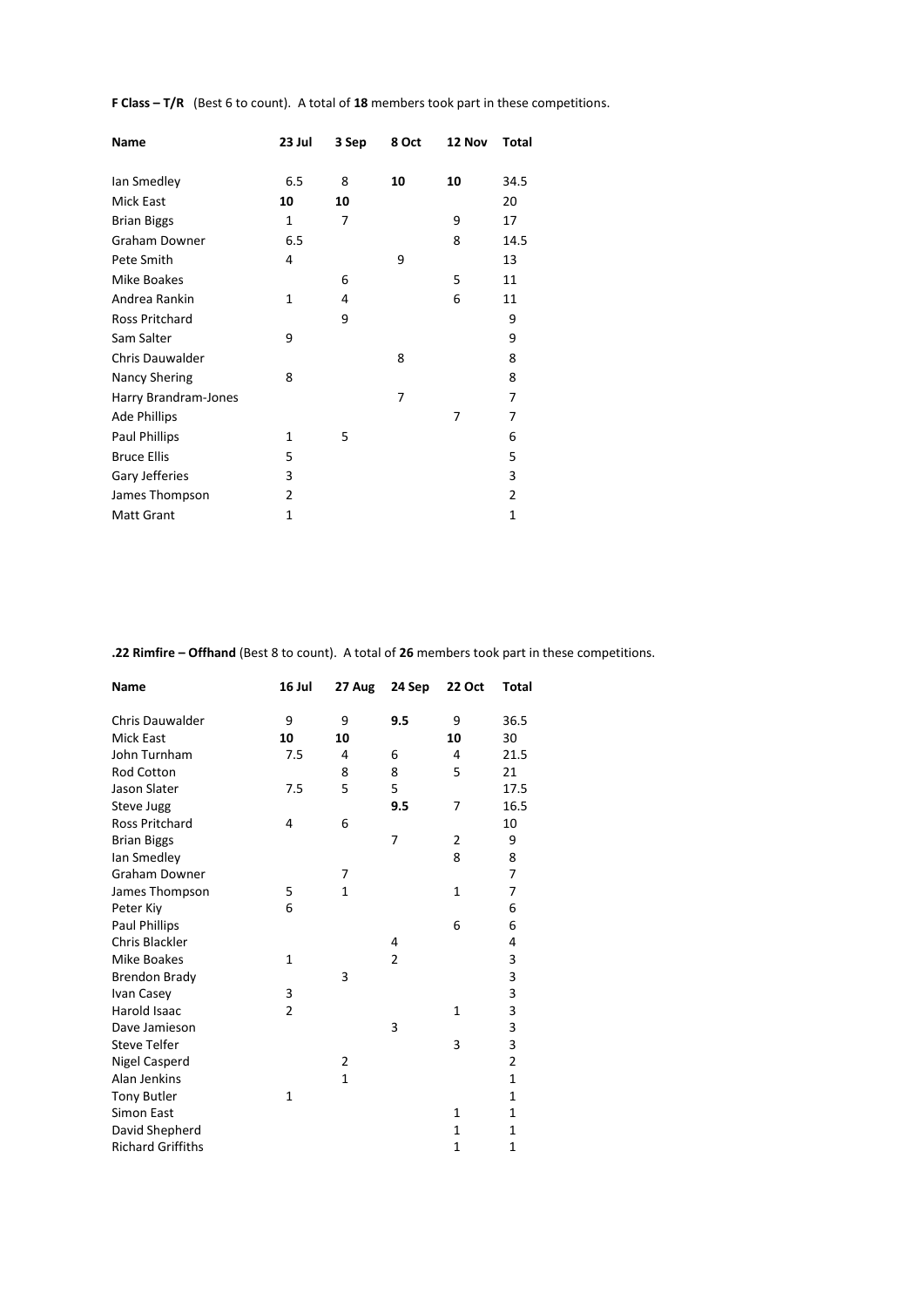**.22 Rimfire – Speed** (Best 8 to count). A total of **31** members took part in these competitions.

| Name                   | 2 Jul          | 16 Jul         | 27 Jul | 10 Sep         | <b>22 Oct</b>  | <b>Total</b>   |
|------------------------|----------------|----------------|--------|----------------|----------------|----------------|
| Mick East              | 10             | 10             | 6      | 5              | 10             | 41             |
| Ed Bush                |                | 8              | 10     | 10             | 7              | 35             |
| <b>Chris Dauwalder</b> | $\overline{7}$ | 9              |        | 9              |                | 25             |
| Sam Salter             |                | 6              | 9      | 4              | $\mathbf{1}$   | 20             |
| <b>Brian Biggs</b>     | 6              |                |        | 7              | 4.5            | 17.5           |
| <b>Ross Pritchard</b>  | 3              | 6              | 7      |                |                | 16             |
| Harold Isaac           |                | $\overline{2}$ |        | 6              | $\overline{2}$ | 10             |
| <b>Rod Cotton</b>      | 5              |                | 4      |                |                | 9              |
| <b>Steve Mercer</b>    | 9              |                |        |                |                | 9              |
| lan Smedley            |                |                |        |                | 9              | 9              |
| Simon East             |                |                |        |                | 8              | 8              |
| Gary Jefferies         |                |                |        | 8              |                | 8              |
| <b>Matt Mercer</b>     | 8              |                |        |                |                | 8              |
| Pete Smith             |                |                | 8      |                |                | 8              |
| <b>Richard Clapp</b>   |                |                |        | 3              | 4.5            | 7.5            |
| James Thompson         |                | 3.5            | 3      |                | $\mathbf{1}$   | 7.5            |
| <b>Bruce Ellis</b>     |                | 6              |        |                |                | 6              |
| Steve Jugg             |                |                |        |                | 6              | 6              |
| Lloyd Davy             |                |                | 5      |                |                | 5              |
| Andrea Rankin          | 4              |                |        |                |                | 4              |
| John Turnham           |                | 3.5            |        |                |                | 3.5            |
| Paul Phillips          |                |                |        |                | 3              | 3              |
| <b>Steve Telfer</b>    |                |                |        | $\overline{2}$ | $\mathbf{1}$   | 3              |
| Jon McCabe             | $\overline{2}$ |                |        |                |                | $\overline{2}$ |
| Peter Kiy              | $\mathbf{1}$   | $\mathbf{1}$   |        |                |                | $\overline{2}$ |
| <b>Tony Butler</b>     | $\mathbf{1}$   | $\mathbf 1$    |        |                |                | $\overline{2}$ |
| <b>Steve Monk</b>      | $\mathbf{1}$   |                |        |                |                | $\mathbf 1$    |
| <b>Mike Boakes</b>     |                |                |        | $\mathbf{1}$   |                | 1              |
| Jim Smith              |                |                |        | $\mathbf{1}$   |                | $\mathbf 1$    |
| Elke Schaub            |                |                |        | 1              |                | 1              |
| <b>Thomas Kulitz</b>   |                |                |        | $\mathbf{1}$   |                | $\mathbf 1$    |

**GR(CF) - Offhand** (Best 6 to count). A total of **28** members took part in these competitions.

| Name                     | 6 Aug | 10 Sep | 1 Oct          | 5 Nov          | <b>Total</b>   |
|--------------------------|-------|--------|----------------|----------------|----------------|
| Mick East                | 10    | 10     | 10             | 8              | 38             |
| <b>Steve Mercer</b>      | 9     |        | 9              | $\overline{7}$ | 25             |
| <b>Matt Mercer</b>       |       |        | 7              | 9.5            | 16.5           |
| <b>Brian Biggs</b>       | 7     | 8      |                | $\mathbf{1}$   | 16             |
| Gary Jefferies           |       | 9      | 5              |                | 14             |
| Rod Cotton               |       |        | 6              | 6              | 12             |
| John Turnham             |       | 7      | 4              | $\mathbf{1}$   | 12             |
| Harold Isaac             | 4     | 6      |                |                | 10             |
| <b>Simon East</b>        |       |        |                | 9.5            | 9.5            |
| Ross Pritchard           | 8     |        |                |                | 8              |
| Steve Jugg               |       |        | 8              |                | 8              |
| Ivan Casey               |       | 4      |                | 3              | 7              |
| Peter Kiy                | 5     |        | $\overline{2}$ |                | 7              |
| Simon Lagden             | 6     |        |                |                | 6              |
| Paul Sample              |       | 5      |                |                | 5              |
| <b>Ade Phillips</b>      |       |        |                | 5              | 5              |
| <b>Steve Monk</b>        |       |        |                | 4              | 4              |
| Phillip Ludgate          |       |        | 3              |                | 3              |
| Sam Salter               |       | 3      |                |                | 3              |
| Alan Jenkins             | 2.5   |        |                |                | 2.5            |
| <b>Richard Griffiths</b> | 2.5   |        |                |                | 2.5            |
| <b>Mike Boakes</b>       |       | 1      |                | 1              | $\overline{2}$ |
| <b>Steve Telfer</b>      |       | 2      |                |                | $\overline{2}$ |
| James Thompson           |       |        | $\mathbf{1}$   | $\mathbf{1}$   | $\overline{2}$ |
| <b>Brendon Brady</b>     |       |        |                | $\overline{2}$ | 2              |
| Andrea Rankin            | 1     |        |                |                | 1              |
| <b>Thomas Kulitz</b>     |       | 1      |                |                | $\mathbf{1}$   |
| <b>Richard Clapp</b>     |       |        |                | $\mathbf{1}$   | $\mathbf{1}$   |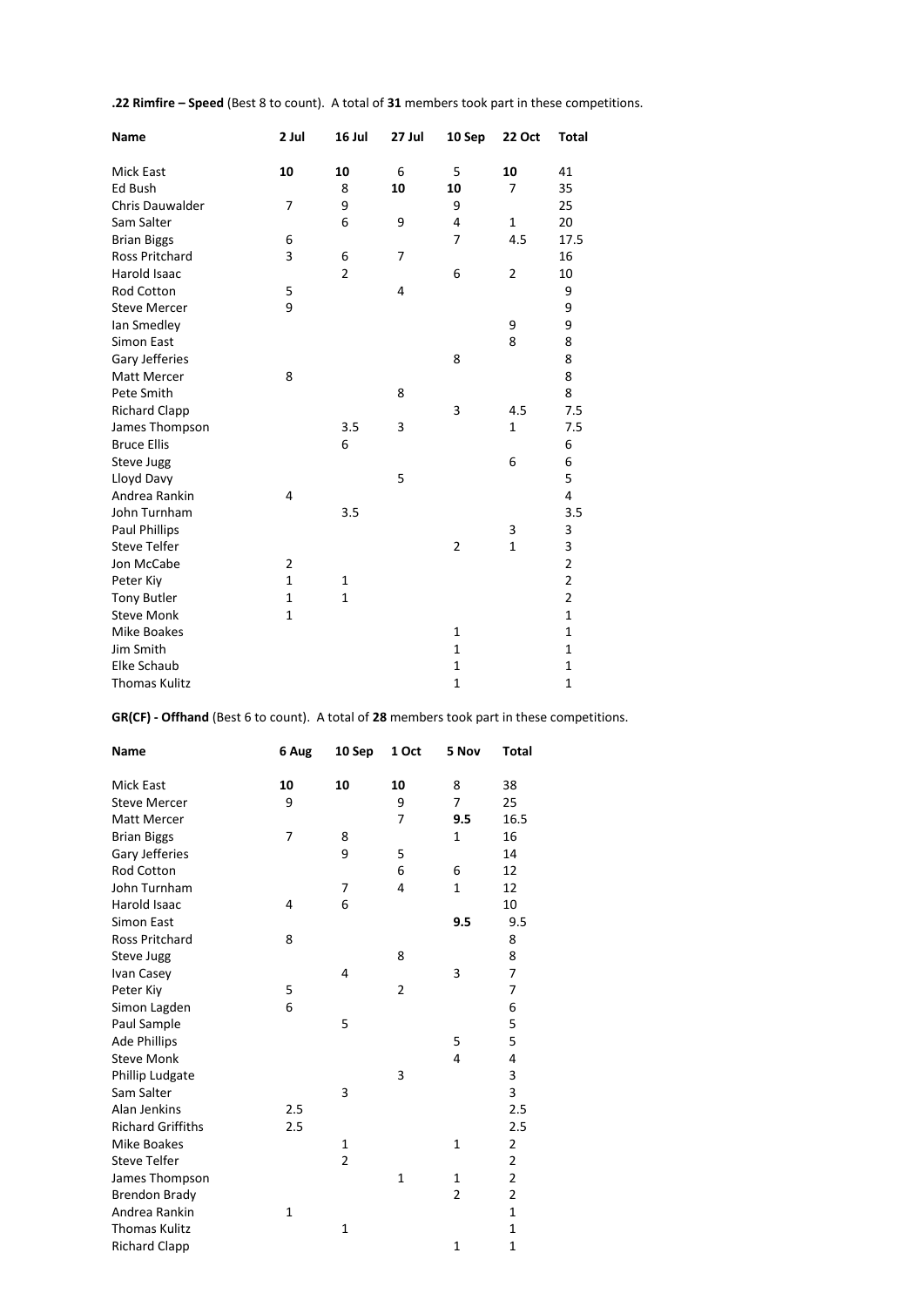**GR(CF) – Offhand – Iron Sights** (Best 6 to count). A total of **16** members took part in these competitions.

| Name                     | 6 Aug | 10 Sep | 1 Oct | 5 Nov | Total |
|--------------------------|-------|--------|-------|-------|-------|
| <b>Brian Biggs</b>       | 10    | 9      |       | 4     | 23    |
| <b>Rod Cotton</b>        |       |        | 10    | 10    | 20    |
| Gary Jefferies           |       | 10     | 9     |       | 19    |
| John Turnham             |       | 8      | 8     | 3     | 19    |
| Ivan Casey               |       | 6      |       | 7     | 13    |
| Mike Boakes              |       | 4      |       | 5     | 9     |
| <b>Ade Phillips</b>      |       |        |       | 9     | 9     |
| James Thompson           |       |        | 7     | 2     | 9     |
| Alan Jenkins             | 8.5   |        |       |       | 8.5   |
| <b>Richard Griffiths</b> | 8.5   |        |       |       | 8.5   |
| <b>Steve Monk</b>        |       |        |       | 8     | 8     |
| Andrea Rankin            | 7     |        |       |       | 7     |
| Paul Sample              |       | 7      |       |       | 7     |
| <b>Brendon Brady</b>     |       |        |       | 6     | 6     |
| <b>Steve Telfer</b>      |       | 5      |       |       | 5     |
| Thomas Kulitz            |       | 3      |       |       | 3     |

**GR(CF) - Speed** (Best 8 to count). A total of **20** members took part in these competitions.

| Name                | 2 Jul | 6 Aug | 1 Oct | 5 Nov        | Total |  |
|---------------------|-------|-------|-------|--------------|-------|--|
| Mick East           | 7     | 10    | 10    | 8            | 35    |  |
| Matt Mercer         | 10    |       | 9     | 10           | 29    |  |
| <b>Steve Mercer</b> | 9     |       | 7     | 6            | 22    |  |
| Ross Pritchard      | 6     | 7.5   |       |              | 13.5  |  |
| Peter Kiy           | 4     | 4     | 5     |              | 13    |  |
| Rod Cotton          | 8     |       | 2.5   | 2            | 12.5  |  |
| Sam Salter          |       | 6     |       | 4            | 10    |  |
| Simon East          |       |       |       | 9            | 9     |  |
| Simon Lagden        |       | 9     |       |              | 9     |  |
| Steve Jugg          |       |       | 8     |              | 8     |  |
| Ed Bush             |       | 7.5   |       |              | 7.5   |  |
| <b>Ade Phillips</b> |       |       |       | 7            | 7     |  |
| Phillip Ludgate     |       |       | 6     |              | 6     |  |
| James Thompson      |       |       | 2.5   | 3            | 5.5   |  |
| Pete Smith          |       |       |       | 5            | 5     |  |
| Harold Isaac        |       | 5     |       |              | 5     |  |
| <b>Steve Monk</b>   | 5     |       |       |              | 5     |  |
| <b>Brian Biggs</b>  |       | 3     | 1     |              | 4     |  |
| Gary Jefferies      |       |       | 4     |              | 4     |  |
| Ivan Casey          |       |       |       | $\mathbf{1}$ | 1     |  |

**GR(CF) – Speed – Iron Sights** (Best 8 to count). A total of **6** members took part in these competitions.

| <b>Name</b>         | 6 Aug | 1 Oct | 5 Nov | Total |
|---------------------|-------|-------|-------|-------|
| James Thompson      |       | 8.5   | 9     | 17.5  |
| <b>Brian Biggs</b>  | 10    | 7     |       | 17    |
| Gary Jefferies      |       | 10    |       | 10    |
| <b>Ade Phillips</b> |       |       | 10    | 10    |
| <b>Rod Cotton</b>   |       | 8.5   |       | 8.5   |
| Ivan Casey          |       |       | 8     | 8     |